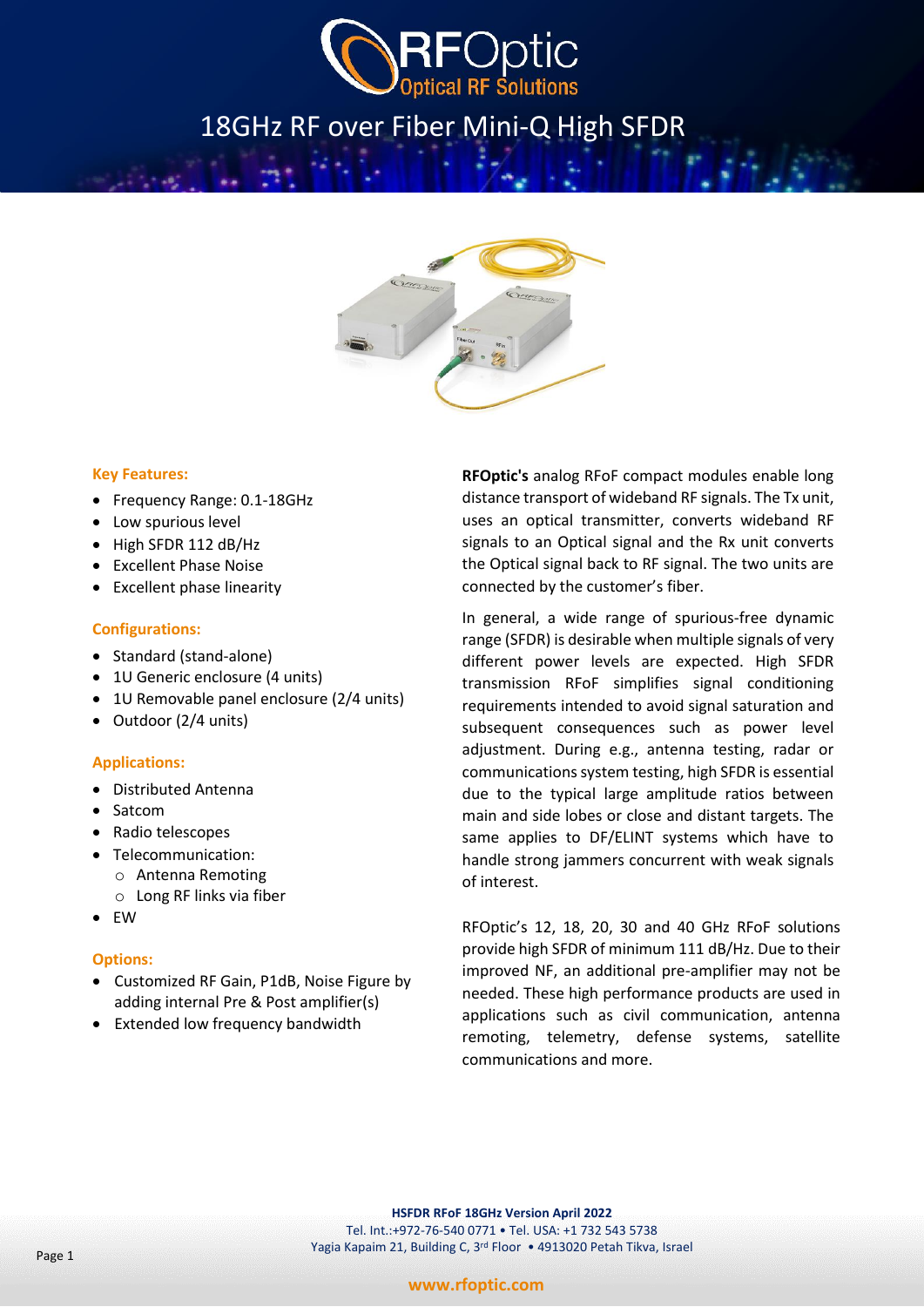

## **RFoF-18GHz-Q0-Mini High SFDR Specifications**

| <b>RF Parameter RF Tx-Rx Link</b>                         | <b>Unit</b>              | <b>Specification</b><br>(typical) |  |
|-----------------------------------------------------------|--------------------------|-----------------------------------|--|
| Frequency Range <sup>[1]</sup>                            | GHz                      | $0.1 - 18$                        |  |
| RF Gain <sup>[2,3]</sup>                                  | dB                       | $-23$                             |  |
| Gain Flatness for the entire frequency range [5]          | dB                       | ±2.3                              |  |
| 1dB Input compression point [3]                           | dBm                      | 17                                |  |
| Noise Figure <sup>[2,3]</sup>                             | dB                       | 33                                |  |
| SFDR (calculated) <sup>[3,4]</sup>                        | $dB/Hz^{2/3}$            | 112                               |  |
| Maximum RF input level                                    | dB                       | 20                                |  |
| <b>VSWR Input</b>                                         | $\overline{\phantom{a}}$ | 2:1                               |  |
| <b>VSWR Output</b>                                        |                          | 2:1                               |  |
| Spurious <sup>[5]</sup>                                   | dBc                      | $< -80$                           |  |
| Phase Noise at 10KHz offset                               | dBc/Hz                   | $\leq$ -120                       |  |
| Input / Output impedance                                  | Ohm                      | 50                                |  |
| <b>Optical and Electrical and Environmental (Tx, Rx)</b>  |                          |                                   |  |
| Laser diode optical wavelength                            | μm                       | 1.55                              |  |
| Receiver photodiode optical wavelength                    | $1.5 - 1.58$<br>μm       |                                   |  |
| Operating temperature range                               | °C                       | $0 to +70$                        |  |
| Storage temperature                                       | $^{\circ}$ C             | $-40$ to $+85$                    |  |
| LED status indicators (Tx/Rx)                             |                          | Blue/Green/Red                    |  |
| Input voltage [6]                                         | <b>VDC</b><br>5          |                                   |  |
| Power consumption Tx module [5,7]                         | 2.5<br>Watt              |                                   |  |
| Power consumption Rx module [5,7]                         | Watt                     | 0.5                               |  |
| <b>Mechanical (Tx/Rx)</b>                                 |                          |                                   |  |
| Dimensions Tx/Rx unit<br>mm                               |                          | 75*154*33                         |  |
| Weight Tx/Rx unit                                         | 450<br>grams             |                                   |  |
| RF Input / Output connectors                              | mm                       | SMA                               |  |
| <b>Optical Connector</b>                                  |                          | FC/APC                            |  |
| Power connector and Data/monitor connector <sup>[8]</sup> | $\overline{\phantom{a}}$ | <b>DB15</b>                       |  |

[1] Extended low frequency 0.01-18.0 GHz is optional.

[2] Excluding customer fiber loss.

[3] Measured at 10GHz. Gain, IP1dB, typical NF values for RFoF HSFDR with Pre/Post Amps are indicated in the table on page 3.

[4] Excluding in-band harmonics. SFDR (calculated)  $\approx 2/3x$ [(IP1dB+10)+174-NF] dB/Hz<sup>2/3</sup>.

[5] Measured for link without amplifiers. Spur levels increase with post amplifier gain.

Each amplifier adds about ±1.5dB to the flatness and up to 3.5 Watts to power consumption of the module.

[6] See table on page 3 for RFoF enclosure options.

[7] Recommended Power Supplies: Meanwell P/N GSM25U05-P1J (USA); GSM25E05-P1J (Europe); GE40I05-P1J (all purpose).

[8] For USB monitor download software here[: https://rfoptic.com/software-download-rfof/](https://rfoptic.com/software-download-rfof/) (ask your local representative for password).

## **RFoF 18GHz Module Options**

| <b>Parameter</b> | <b>Unit</b>              | <b>HSFDR 18GHz</b><br><b>Transceiver</b> | <b>HSFDR 18GHz</b><br><b>Transceiver with</b><br><b>Pre-Amp</b> | <b>HSFDR 18GHz</b><br><b>Transceiver with</b><br>Post-Amp | <b>HSFDR 18GHz</b><br><b>Transceiver with</b><br><b>Pre- and Post-Amp</b> |  |
|------------------|--------------------------|------------------------------------------|-----------------------------------------------------------------|-----------------------------------------------------------|---------------------------------------------------------------------------|--|
| P/N              | $\overline{\phantom{a}}$ | RFoF-18GHz-Q0-Mini                       | RFoF-18GHz-Q1-Mini                                              | RFoF-18GHz-Q0-Mini-P                                      | RFoF-18GHz-Q2-Mini                                                        |  |
| Gain             | dB                       | $-23$                                    | -6                                                              |                                                           | 10                                                                        |  |
| InP1dB           | dB                       | 17                                       |                                                                 | 17                                                        | υ                                                                         |  |
| Noise Figure     | dB                       | 33                                       | 18                                                              | 33                                                        | 18                                                                        |  |
| <b>SFDR</b>      | dBc/Hz                   | 112                                      | 111                                                             | 111                                                       | 111                                                                       |  |

#### **www.rfoptic.com**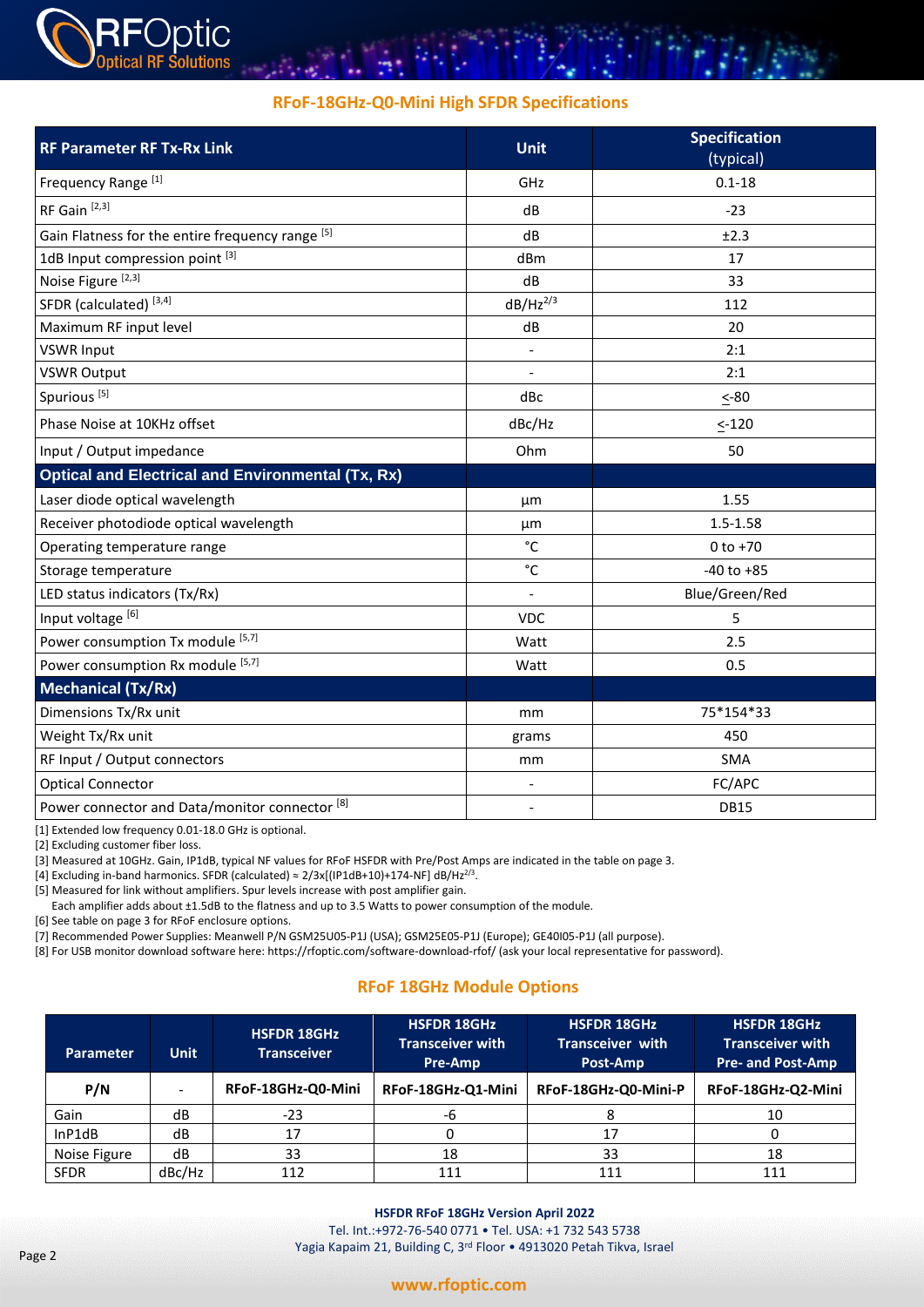

# **RFoF 18GHz – Simplified Block Diagram**



# **RFoF 18GHz – Typical Test Results**







# **RFoF Enclosure Options**

| <b>Parameter</b>                   | 19" 1U Enclosure for RFoF                                                      | <b>Outdoor Enclosure for RFoF</b>                                        |  |
|------------------------------------|--------------------------------------------------------------------------------|--------------------------------------------------------------------------|--|
| Dimensions (mm)                    | 19" 1U Generic: 445(W)* 476(L)*44(H)<br>19" 1U Removable: 442(W)* 402(L)*44(H) | Small Outdoor: 270(W)*230(L)*85(H)<br>Large Outdoor: 330(W)*350(L)*85(H) |  |
| <b>RF Input / Output Connector</b> | SMA female                                                                     | N Type female                                                            |  |
| <b>Optical Connector</b>           | FC/APC or SC/APC                                                               | MPO/APC $4/8$ male $^{[1]}$                                              |  |
| <b>Data Connector</b>              | <b>USB2/RJ-45</b>                                                              | RJ45 female <sup>[2]</sup>                                               |  |
| <b>Power Connector</b>             | <b>HP Socket</b>                                                               | DC female/AC male [2,3]                                                  |  |
| <b>Power</b>                       | 110/220 VAC                                                                    | 9-36DC / 110/220VAC <sup>[2,3]</sup>                                     |  |

[1] MPO 4/8 optical cable (female) should be ordered by the customer according to the required length and conditions. Example: GoFoton: P/N BPF3P1SM015FLR020 (4 fibers) / BPF3P1FM015FLR021 (8 fibers). XXX = 015m fiber length.

[2] IP67 Data, AC and DC opposite connectors are provided as accessories with the module (cables are not included). (3) DC and AC versions of the outdoor enclosures are available.

#### **HSFDR RFoF 18GHz Version April 2022**

Tel. Int.:+972-76-540 0771 • Tel. USA: +1 732 543 5738 Yagia Kapaim 21, Building C, 3rd Floor • 4913020 Petah Tikva, Israel

#### **www.rfoptic.com**